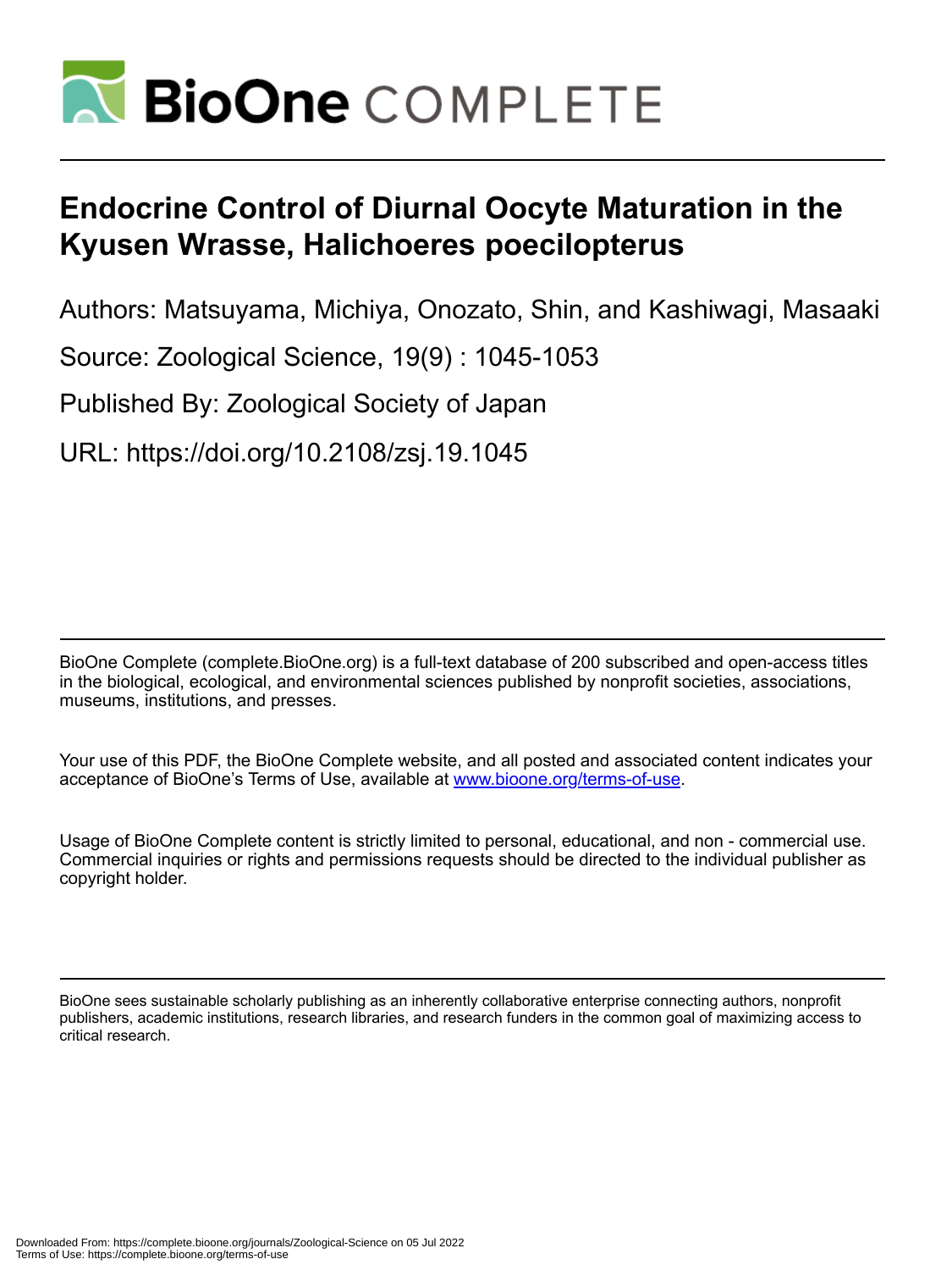# **Endocrine Control of Diurnal Oocyte Maturation in the Kyusen Wrasse,** *Halichoeres poecilopterus*

Michiya Matsuyama<sup>1\*</sup>, Shin Onozato<sup>2</sup>, and Masaaki Kashiwagi<sup>2</sup>

1 *Faculty of Bioresource and Bioenvironmental Sciences, Kyushu University, Fukuoka 812-8581, Japan* 2 *Faculty of Bioresources, Mie University, Kamihama, Tsu 514-0008, Japan*

**ABSTRACT**—The present study examined diurnal cycles of oocyte development and maturation in the kyusen wrasse, *Halichoeres poecilopterus*, and investigated the sensitivity of oocytes to maturation-inducing hormone (MIH) and gonadotropic hormone (GTH). Female fish were sampled at fixed intervals throughout the day, revealing that final oocyte maturation and ovulation were completed by 6:00 hr, and that spawning occurred daily between 6:00 and 9:00 hr. *In vitro* experiments showed that the steroids 17,20β-dihydroxy-4-pregnen-3-one (17,20β-P) and 17,20β,21-trihydroxy-4-pregnen-3-one (20β-S) were equally potent and highly effective inducers of germinal vesicle breakdown (GVBD) in kyusen wrasse oocytes. Additionally, circulating levels of 17,20β-P and 20β-S increased around the time of GVBD and ovulation, suggesting that 17,20β-P and 20β-S act as MIHs in the kyusen wrasse. Moreover, *in vitro* experiments clearly showed that kyusen wrasse oocytes had a daily developmental cycle of GTH and MIH sensitivity, and that oocytes that completed vitellogenesis acquired GTH-induced maturational competence. An endogenous GTH surge likely occurs between 12:00 and 15:00 hr, and this daily pre-maturational GTH surge probably controls the diurnal maturation cycles of kyusen wrasse oocytes.

**Key words:** diurnal oocyte maturation, maturation-inducing hormone (MIH), gonadotropic hormone (GTH), wrasse, teleost

# **INTRODUCTION**

Ovarian development and recrudescence in teleosts are regulated by pituitary gonadotropic hormone (GTH) through the production of ovarian steroid hormones. During oocyte vitellogenesis, estradiol-17β is synthesized by the oocyte follicular layer, and this steroid stimulates the liver to produce vitellogenin as a yolk precursor (reviewed by Specker and Sullivan, 1994; Tyler and Sumpter, 1996). When vitellogenesis is complete, GTH stimulates maturation-inducing hormone (MIH) production in the follicular cells, and MIH induces germinal vesicle breakdown (GVBD) in oocytes (Nagahama, 1997).

A number of C21 steroids induce GVBD *in vitro*. In the majority of fish species investigated, 17,20β-dihydroxy-4 pregnen-3-one (17,20β-P) is the most potent of the steroid inducers (Scott and Canario, 1987), and has been identified as a MIH in the amago salmon *Oncorhynchus rhodurus* (Nagahama and Adachi, 1985), the Indian catfish *Clarias*

\* Corresponding author: Tel. +81-92-642-2887; Fax. +81-92-642-2888.

*batrachus* (Haider and Rao, 1992), the killifish *Fundulus heteroclitus* (Petrino *et al.,* 1993), the medaka *Oryzias latipes* (Fukada *et al.*, 1994), and the yellowtail *Seriola quinqueradiata* (Rahman *et al.*, 2002). Another C21 steroid, 17,20β, 21-trihydroxy-4-pregnen-3-one (20β-S), is the major MIH in two sciaenid fishes, the Atlantic croaker *Micropogonias undulatus* and the spotted sea trout *Cynoscion nebulosus* (Trant *et al.*, 1986; Trant and Thomas, 1989; Thomas and Trant, 1989; Patino and Thomas, 1990a), in an anadromous perciform, the striped bass *Morone saxatilis* (King *et al.*, 1994b; 1997), and in the puffer fish *Takifugu rubripes (*Matsuyama *et al*., 2001). Both steroids, 17,20β-P and 20β-S, are 20β-hydroxylated progestins, and the only structural difference between the two is a hydroxyl group at the 21 position. At present, however, only the species mentioned above have been studied and there is little information on marine fishes.

In addition to its steroidogenic actions, GTH is also involved in final oocyte maturation (FOM). *In vivo* and *in vitro* studies indicate that GTH induces sensitivity to MIH in oocytes (Patino and Thomas, 1990b; Zhu *et al*., 1994; Kagawa *et al.*, 1994; Patino *et al*., 2001). The ability of

E-mail: rinya\_m@agr.kyushu-u.ac.jp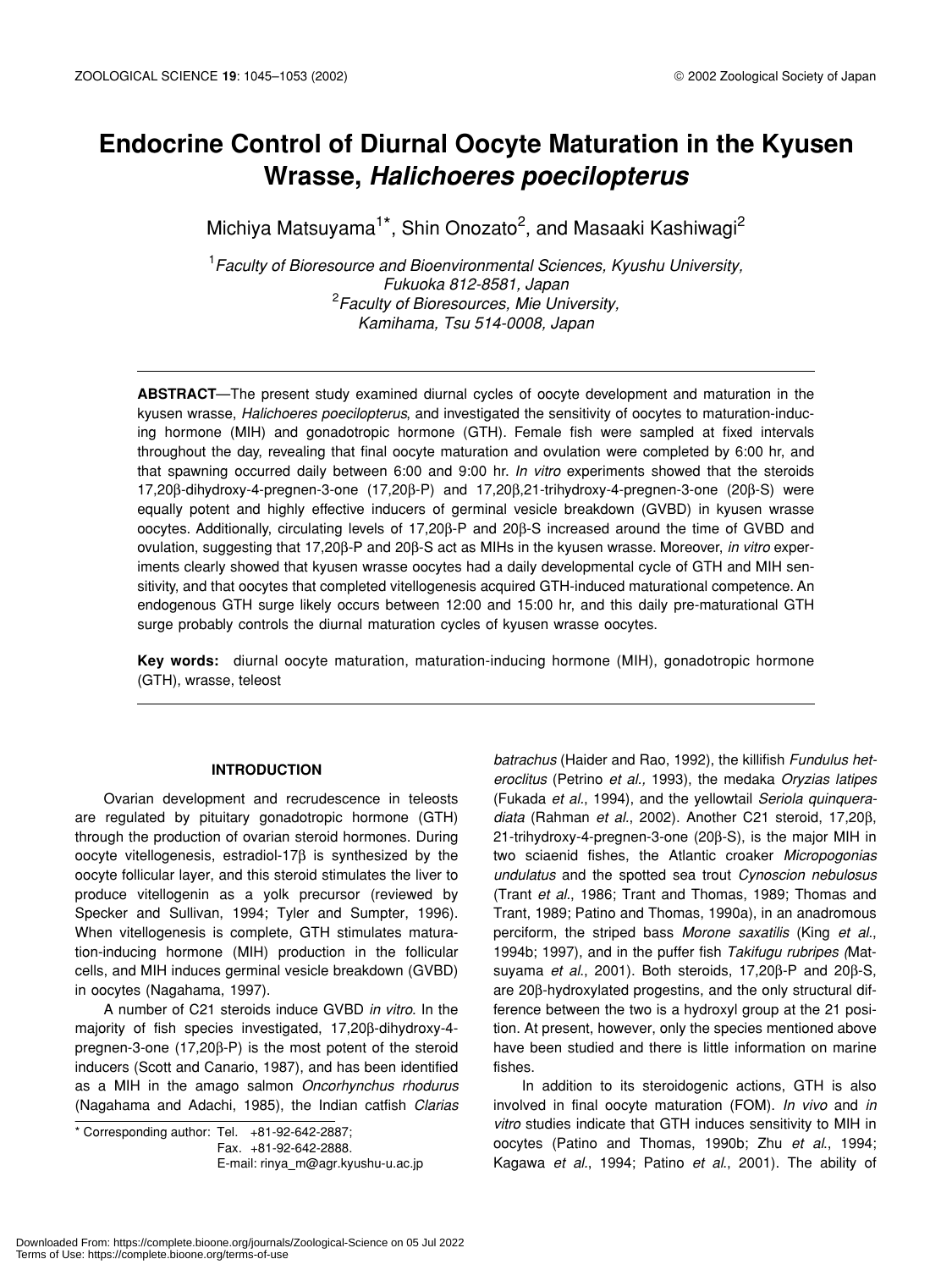oocytes to respond to MIH is termed maturational competence. It has been shown that the MIH receptor concentration in spotted sea trout ovaries increases in response to *in vitro* GTH treatment, and that the oocytes acquire maturational competence concomitantly (Thomas and Patino, 1991). Thus, an increase in MIH receptor is an essential component of the development of GTH-induced maturational competence.

*Halichoeres poecilopterus*, the kyusen wrasse, is a diandric, protogynous hermaphrodite (Okada, 1962) that is among the most common labrids on coastal sandy bottoms with stones in western Japan. Populations consist of small initial-phase (IP) males (primary males), IP females, and large terminal-phase (TP) males. The ratio of males in IP fish is around 10% (Nakazono, 1978). TP males are derived either from females that have undergone a sex change to become males (secondary males), or from IP males. In captivity, kyusen wrasse spawn daily during an extended June to September spawning season (Kimura and Kiriyama, 1992; Kashiwagi *et al*., 1992), and spawning is typically observed between 7:00 and 10:00 hr. These observations indicate that the kyusen wrasse have a daily rhythm of oocyte development, maturation and spawning.

Although many economically important marine teleosts, such as the red seabream (Matsuura *et al*., 1988), spawn daily, studies of single female spawning records are scarce. The kyusen wrasse is easily caught and is resistant to handling and other stresses. Unlike many other marine fish, it readily spawns in captivity without any environmental or hormonal treatment. These features make this wrasse a good model for studying the endocrine control of daily oocyte development and maturation in marine teleosts.

In this study, we examined ovarian development in the kyusen wrasse at three-hour intervals during the spawning season to elucidate the daily reproductive cycle. The fish were either captured in the field or kept in captivity. Second, the relative GVBD-inducing effectiveness of nine steroids was compared to identify the presumed MIH of the kyusen wrasse. Additionally, the daily circulating levels of two 20βhydroxylated progestins showing high GVBD-inducing potency *in vitro* were investigated. Finally, the responsiveness of oocytes to GTH and steroids at different times of day was investigated.

In the present study we refer to our previously published results on the bambooleaf wrasse. Recently, bambooleaf wrasses were divided into two species, *Pseudolabrus sieboldi* and *P. eoethinus*, based on morphological characteristics and mitochondrial DNA sequences (Mabuchi and Nakabo, 1997; Mabuchi *et al.*, 2000). The population that we studied clearly exhibited the morphological characteristics of *P. sieboldi*, and therefore, we use the term bambooleaf wrasse to indicate *P. sieboldi*.

# **MATERIALS AND METHODS**

# **Animals**

In this study, we regard the spawning rhythm of kyusen wrasse in the field and captivity as being the same. Fish were caught by angling in the coastal waters of the Fisheries Research Laboratory of Mie University in Ago Bay from mid July to early August. Fish were caught at three-hour intervals during the day (around 6:00, 9:00, 12:00, 15:00, and 18:00 hr), and seven to ten IP fish were collected at each time. A portion of catch in late July, including IP and TP fish, was transferred to the laboratory and reared in a concrete tank (200×150×50 cm) with running seawater and natural day length and water temperature. The average water temperature of the concrete tank during the experiment was 25°C, and it showed similar value to that of field where the fish were sampled. Three concrete blocks were placed on the bottom to provide territories for the TP males. Fish were fed twice a day with shucked live shellfish. After daily spawning was confirmed, seven to ten IP fish were sampled during the night at 21:00, 0:00, and 3:00 hr. Immediately after being caught or sampled, fish were anesthetized with 2-phenoxyethanol (300 ppm), measured, and blood samples were taken from the caudal vessel using syringes with 21-gauge needles. Blood samples were then centrifuged at 3,000 rpm for 20 min, and the separated serum was stored at –30°C until used for steroid assay. The fish were sacrificed by decapitation, the gonads were dissected out, and their sex was determined. Gonads were then weighed and the gonadosomatic index (GSI) was calculated using the following equation: GSI=(gonad weight/body weight)×100. Ovarian tissue samples were immersed in Bouin's solution, dehydrated and embedded in Technovit resin (Kulzer, Wehrheim). For light microscopy, 4 µm-thick sections were cut and stained with 1% toluidine blue solution. The developmental stages of the oocytes and the degenerative stages of the postovulatory follicles (POF) were classified according to the schema used for the Japanese whiting (kisu) *Sillago japonica* (Matsuyama *et al*., 1990), with a slight modification.

#### **Chemicals**

The 20β-S was purchased from Steraloids, Inc., and all other steroids and reagents were obtained either from Sigma or Wako Chemicals. Rabbit anti-steroid hormone antibodies, and steroid hormones labeled with horseradish peroxidase were purchased from Cosmo-Bio.

#### **Culture technique**

First, to investigate the relative GVBD-inducing effectiveness of the 9 steroids in kyusen wrasse oocytes *in vitro*, three females were sampled from the tank at 16:00 hr. At this time, GVBD was inducible in only the largest oocytes. Second, to investigate the sensitivity of oocytes to GTH and steroids, two females were sampled from the tank at 3-hour intervals (16 fish in total). These fish were sampled after daily spawning was confirmed. Ovaries were removed and placed in ice-cold Leibovitz's L-15 culture medium (GIBCO), buffered with 0.02 M HEPES at pH 7.6 (adjusted with 1N NaOH). Gentamycin sulfate (200 mg/l) was added at the beginning of the assay. The ovaries were cut into small pieces weighing approximately 20 mg and containing 50–80 of the largest oocytes, and were transferred separately into the wells of a 24-well plastic culture dish (Falcon) containing 1 ml/well of incubation medium.

Steroids were dissolved in ethanol, and human chorionic gonadotropin (HCG) was dissolved in and diluted with incubation medium. Hormone solution (10 µl) was added to the wells, and 10 µl of ethanol was used as a control. Cultures were maintained for 20 hr at 25°C in a temperature-controlled incubator in air. The incubation temperature was based on the average water temperature when fish were collected. Our preliminary study showed that the *in*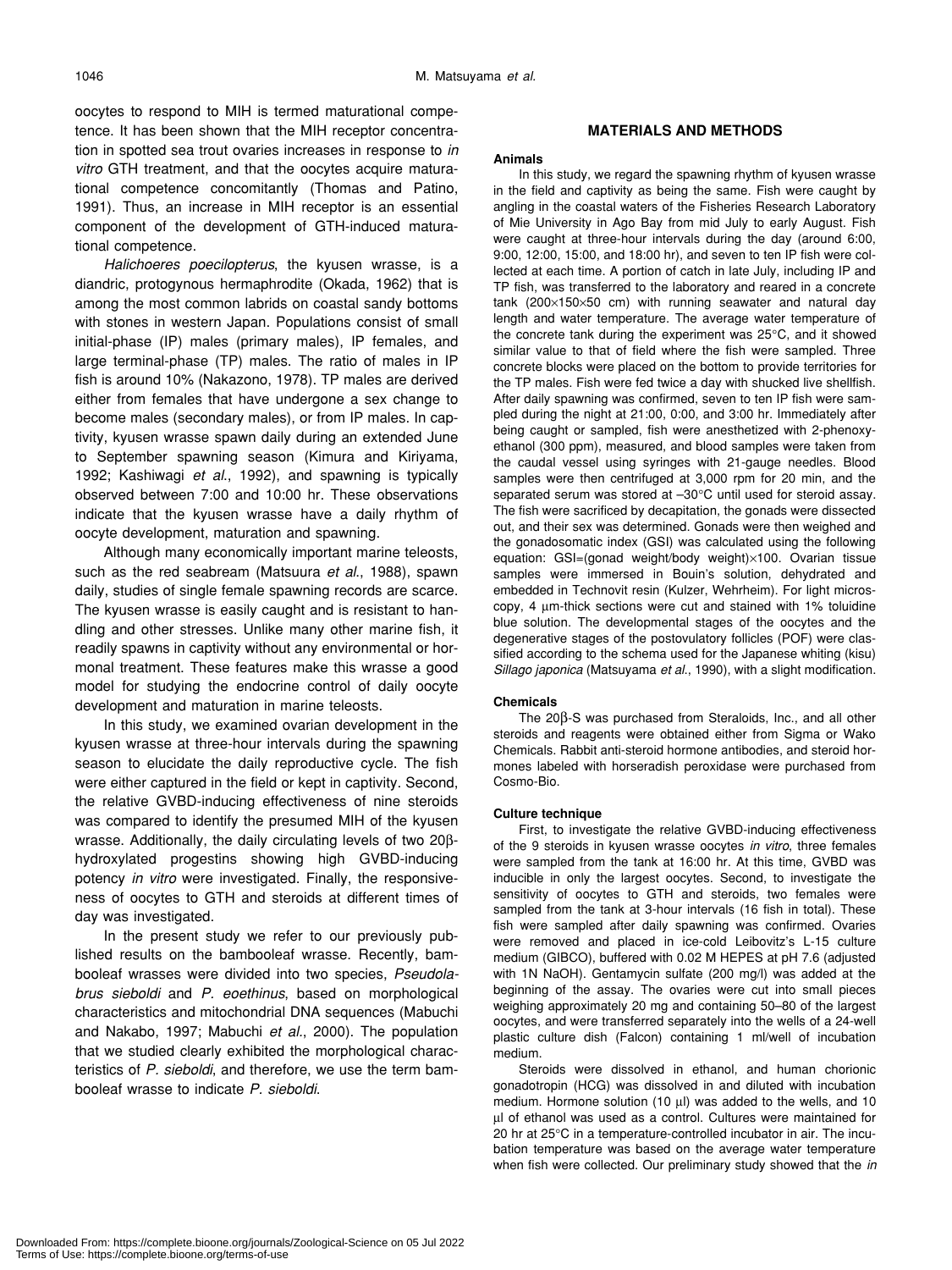*vitro* response of GVBD and ovulation to steroid at 25°C reached a plateau after an incubation of 16 hr.

#### **Maturation criteria**

The response of each piece of ovary to the various hormone concentrations was judged as follows: 0=no response, 1=some oocytes underwent GVBD but no ovulation,  $2 =$  one to 15 oocytes ovulated, 3=16 to 30 oocytes ovulated, 4=31 to 45 oocytes ovulated, 5=more than 46 oocytes ovulated.

#### **Steroid measurement**

Serum 17,20β-P and 20β-S levels were measured by ELISA as previously described (Matsuyama *et al*., 1998b). The intra- and interassay coefficients of variation were determined close to the 50% binding point (10.9% and 13.9% for 17,20β-P; 9.4% and 13.3% for 20β-S; N=4, duplicate). Antisera of 17,20β-P had the following cross reactivities: 5% for 17-hydroxyprogesterone, 3.6% for 17,20α-dihydroxy-4-pregnen-3-one, 1.2% for 20β-S, 0.4% for testosterone, 0.4% for androstendione, 0.18% for 11-deoxycortisol, 0.15% for pregnenolone, 0.07% for 20β-hydroxyprogesterone, 0.05% for 17-hydroxypregnenolone 0.02% for cortisol, 0.02% for corticosterone, less than 0.01% for progesterone, and less than 0.01% for estradiol-17β. Antisera of 20β-S had the following cross reactivities: 1.1% for testosterone, 1% for progesterone, 0.9% for cortisol,  $0.8\%$  for  $17,20\alpha$ -dihydroxy-4-pregnen-3-one,  $0.28\%$  for 17,20α,21-trihydroxy-4-pregnen-3-one, 0.14% for 11-deoxycortisol, 0.07% for deoxycorticosterone, less than 0.01% for 17-hydroxyprogesterone, less than 0.01% for 17,20β-P, and less than 0.01% for estradiol-17β. Competition curves for kyusen wrasse sera were almost parallel to the standard curves (ANCOVA, p>0.05).

#### **Statistics**

The Student's t-test was used to compare means between treated and control groups in the GVBD assay. GSI values were compared between each sampling time and steroid content results were compared between each oocyte developmental stage, and analyzed by one-way ANOVA, followed by a Tukey-Kramer test.

**Table 1.** Developmental stages of the ovary and degenerative stages of postovulatory follicles (POF) in the kyusen wrasse ovary sampled at different times of the day during the spawning season

| 0:00 hr      |                            | 3:00 hr    |                                       | 6:00 hr         |                    | 9:00 hr    |                                       |  |
|--------------|----------------------------|------------|---------------------------------------|-----------------|--------------------|------------|---------------------------------------|--|
| Stage $^{1}$ | $POF^2$                    | Stage      | <b>POF</b>                            | Stage           | <b>POF</b>         | Stage      | <b>POF</b>                            |  |
| <b>EMN</b>   | Ш                          | EM         | -                                     | LM              |                    | SY         | Ш                                     |  |
| <b>LMN</b>   | $\overline{\phantom{0}}^3$ | EM         |                                       | OV <sup>4</sup> | $\overline{1}$     | SY         | $\mathsf{I}$                          |  |
| <b>LMN</b>   | -                          | EM         |                                       | OV              |                    | SY         | $\mathsf{I}$                          |  |
| LMN          |                            | EM         |                                       | OV              |                    | SY         | $\begin{array}{c} \hline \end{array}$ |  |
| <b>LMN</b>   |                            | EM         |                                       | OV              | ı                  | SY         | $\mathsf{I}$                          |  |
| LMN          |                            | EM         |                                       | OV              | I                  | SY         | $\mathbf{I}$                          |  |
|              |                            | EM         |                                       |                 |                    |            |                                       |  |
|              |                            | EM         |                                       |                 |                    |            |                                       |  |
|              |                            | SY         |                                       |                 |                    |            |                                       |  |
|              |                            | SY         |                                       |                 |                    |            |                                       |  |
| 12:00 hr     |                            |            | 15:00 hr                              |                 | 18:00 hr           |            | 21:00 hr                              |  |
| Stage        | POF                        | Stage      | POF                                   | Stage           | POF                | Stage      | <b>POF</b>                            |  |
| SY           | $\mathbf{II}$              | <b>TY</b>  | $\ensuremath{\mathsf{II}}$            | <b>EMN</b>      | Ш                  | <b>EMN</b> | Ш                                     |  |
| SY           | $\mathbf{II}$              | <b>TY</b>  | $\begin{array}{c} \hline \end{array}$ | <b>EMN</b>      | $\mathop{\rm III}$ | EMN        | $\ensuremath{\mathsf{III}}\xspace$    |  |
| SY           | $\mathbf{II}$              | <b>TY</b>  | $\mathbf{  }$                         | EMN             | $\mathop{\rm III}$ | EMN        | Ш                                     |  |
| SY           | $\mathbf{II}$              | <b>TY</b>  | $\ensuremath{\mathsf{II}}$            | EMN             | Ш                  | <b>EMN</b> | Ш                                     |  |
| SY           | $\mathbf{II}$              | <b>EMN</b> | Ш                                     | <b>EMN</b>      | Ш                  | <b>LMN</b> |                                       |  |
| SY           | $\mathbf{II}$              | EMN        | Ш                                     | EMN             | Ш                  | LMN        |                                       |  |
| <b>TY</b>    | $\mathbf{II}$              | <b>EMN</b> | Ш                                     | EMN             | $\mathop{\rm III}$ | LMN        |                                       |  |
| <b>EMN</b>   | Ш                          | <b>EMN</b> | Ш                                     |                 |                    | <b>LMN</b> |                                       |  |
|              |                            |            |                                       |                 |                    |            |                                       |  |

<sup>1</sup>The ovarian stage was represented by the developmental stage of the largest oocytes in the ovary. SY, secondary yolk stage; TY, tertiary yolk stage; EMN, early migratory nucleus stage; LMN, late migratory nucleus stage; EM, early mature stage; LM, late mature stage.

2 See Matsuyama *et al*. (1990) for degenerative stages of POF. I, newly-formed; II, follicular lumen becomes greatly reduced in size or completely closed; III, degeneration of POF advanced, and become indistinguishable from the ovarian tissue stroma.

<sup>3</sup>POF were absent from the ovary.

<sup>4</sup>Ovulated; mature eggs discharged from follicular cells are present in the ovarian cavity.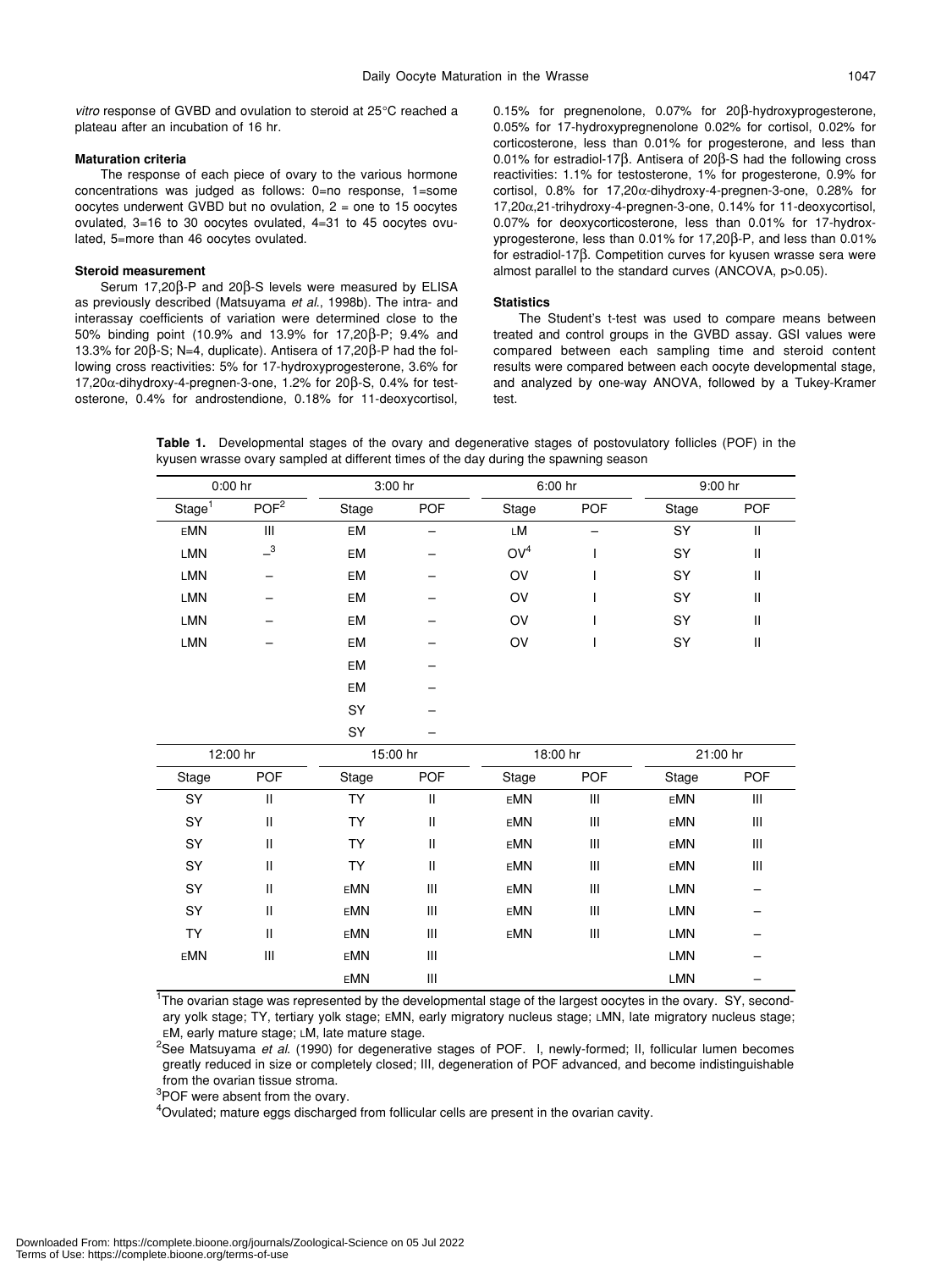# **RESULTS**

# **Daily cycle of oocyte development**

The kyusen wrasse has asynchronous ovaries, i.e. oocytes at different stages of development are present simultaneously. Consequently, the ovarian stage was represented by the developmental stage of the largest oocytes in the ovary. The ovarian stages of fish sampled at eight different times of the day are shown in Table 1. The ovaries of fish sampled at any one time of day were similar to one another. Fish sampled at 9:00 hr were in the post-spawning stage, had no ovulated eggs in the ovarian cavity and their POF were at stage II. Between 9:00 and 15:00 hr, yolk accumulation in the largest oocytes was in progress (stage SY) or complete (stage TY). At 15:00 hr, oocytes in five of nine fish were at the early stage of germinal vesicle migration (stage EMN), when the germinal vesicle is situated between the center of oocyte and half way to the animal pole. At 18:00 hr, all seven fish had oocytes at stage EMN. At 21:00 hr, four of nine fish had oocytes at stage EMN, and the remaining five fish had oocytes at the late stage of germinal vesicle migration (stage LMN), when the germinal vesicle is located near the zona radiata at the micropyle. The POF continued to degenerate and finally began to disappear from the ovary at stage LMN. Germinal vesicle migration occurred from 15:00 to 0:00 hr, and GVBD (stage EM) was first observed at 3:00 hr. GVBD had just occurred in oocytes at stage EM, and they had a translucent appearance likely due to the progression of yolk proteolysis. At 6:00 hr, one of six fish had transparent oocytes at stage LM in which yolk proteolysis was complete. Five of six fish sampled at 6:00 hr had ovulated (stage OV), and ovulated oocytes were present in the ovarian cavity. Newly-formed POF were observed in the same ovaries. These results clearly indicate that GVBD and ovulation occurred around 3:00 hr and 6:00 hr, respectively, and that spawning occurred daily between 6:00 and 9:00 hr.

The developmental stages of the second largest oocytes found in ovaries with the largest oocytes are shown in Table 2. In ovaries where the largest oocytes were at stage SY or TY, the second largest oocytes were at stage PY, representing the beginning of vitellogenesis. In ovaries where the largest oocytes were undergoing germinal vesicle migration (stages EMN and LMN) and GVBD was complete (stages EM and LM), the second largest oocytes were in the course of active vitellogenesis (stage SY).

Fig. 1 shows the GSI of fish sampled at different times of the day. The GSI increased rapidly and peaked at 6:00 hr when hydration was complete and the fish ovulated. At 9:00 hr, when spawning was complete, the GSI drastically decreased due to the release of ovulated oocytes. No further changes in GSI were found between 9:00 and 3:00 hr. Thus, the GSI values reflected the condition of the ovaries, particularly hydration and ovulation, in the diurnal reproductive cycle of the kyusen wrasse.

**Table 2.** Developmental stages of the second-largest oocytes in the ovaries with largest oocytes at different developmental stages in kyusen wrasse

| Largest oocytes | Second-largest oocytes |
|-----------------|------------------------|
| SY              | PY                     |
| <b>TY</b>       | PY                     |
| <b>EMN</b>      | SY                     |
| LMN             | SY                     |
| EM              | SY                     |
| LM              | SY                     |
| OV              | SY                     |

PY, primary yolk stage; SY, secondary yolk stage; TY, tertiary yolk stage; EMN, early migratory nucleus stage; LMN, late migratory nucleus stage; EM, early mature stage; LM, late mature stage; OV, ovulation stage.



**Fig. 1.** Changes in the gonadosomatic index (GSI) throughout the day. Bars represent the mean±SEM. Different letters represent statistically different values (p<0.05).

# *In vitro* **effects of various steroids on GVBD and ovulation**

The relative effectiveness of the nine steroids tested is summarized in Table 3. Pregnenolone, progesterone, 17 hydroxyprogesterone (17-P), 17,20β-P, and 20β-S were effective inducers of oocyte maturation *in vitro*. At 10 ng/ml, 17-P was less effective than 17,20β-P or 20β-S. At a concentration of 1 ng/ml, 17,20β-P, and 20β-S were the most potent inducers of GVBD and ovulation. In contrast, 17,20αdihydroxy-4-pregne-3-one (17,20α-P), testosterone, 11 ketotestosterne, and estradiol-17β were totally ineffective at concentrations of up to 10 ng/ml.

# **Serum steroid levels**

During most of the maturation cycle, the ovarian devel-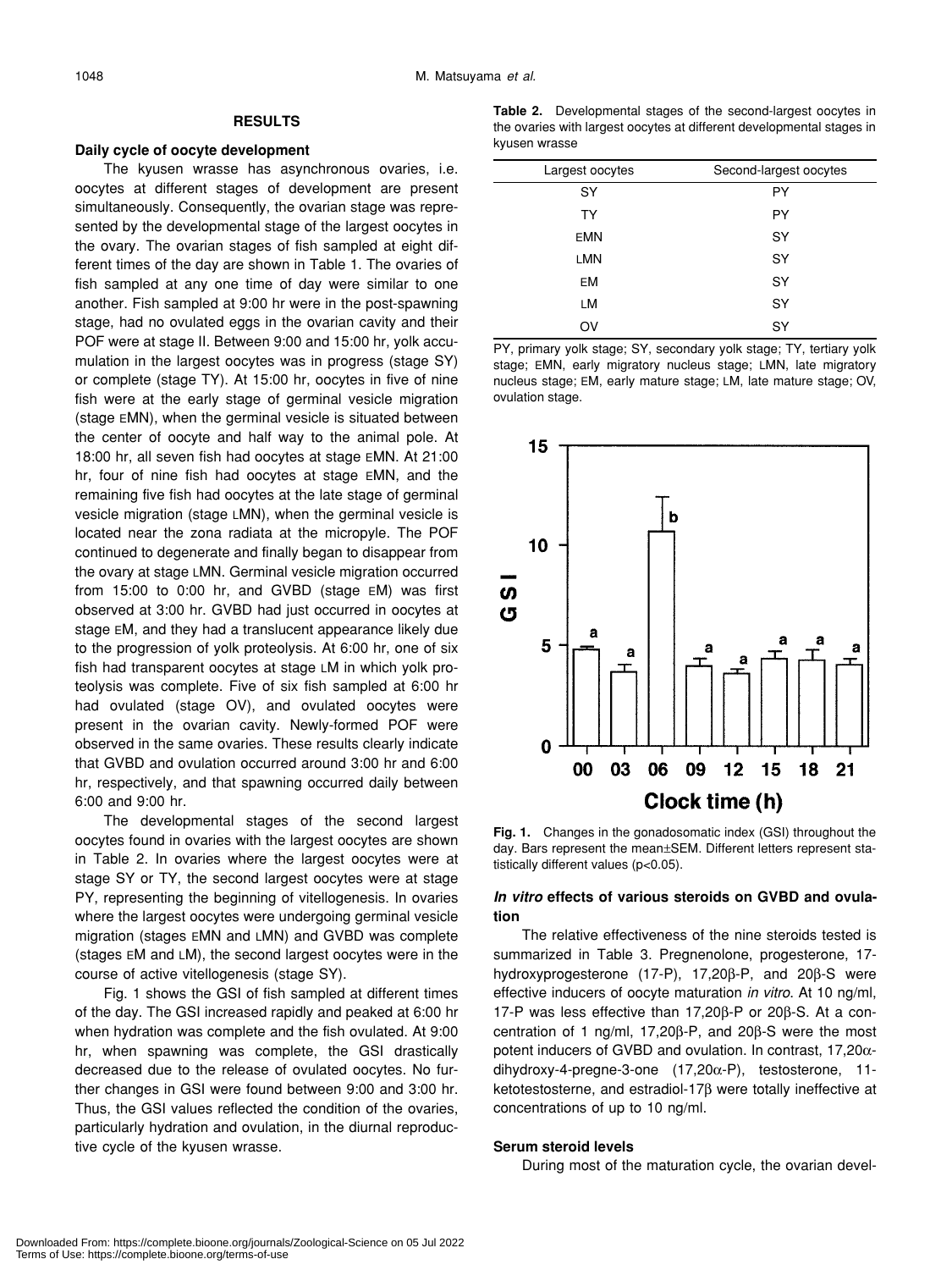**Table 3.** *In vitro* effectiveness of various steroid hormones on GVBD and ovulation in kyusen wrasse oocytes. Numbers are mean response of oocytes for three test on each of four fish. See text for criteria for oocyte maturation.

| Steroids <sup>1</sup> | Dose (ng/ml) |        |        |     |      |                |  |  |
|-----------------------|--------------|--------|--------|-----|------|----------------|--|--|
|                       | 100          | 10     | 1      | 0.1 | 0.01 | 0 <sup>2</sup> |  |  |
| Pregnenolone          | $1.6*$       | 1.0    | 0.3    | 0.6 | 0.3  | 0.6            |  |  |
| Progesterone          | $1.3*$       | 1.0    | 0.6    | 0.6 | 0.3  | 0.6            |  |  |
| $17 - P$              | $1.6*$       | $1.3*$ | 1.0    | 0.6 | 0.6  | 0.6            |  |  |
| 17,20 $\alpha$ -P     | 1.0          | 0.6    | 0.6    | 0.6 | 0.3  | 0.6            |  |  |
| $17,20\beta - P$      | $3.0**$      | $2.6*$ | $1.6*$ | 0.6 | 1.0  | 0.6            |  |  |
| $20\beta-S$           | $4.5***$     | $3.6*$ | $2.3*$ | 1.0 | 0.6  | 0.6            |  |  |
| Testosterne           | 0.3          | 0.3    | 0.3    | 1.0 | 0.6  | 0.6            |  |  |
| 11-Ketotestosterone   | 1.0          | 1.0    | 0.6    | 1.0 | 1.0  | 0.6            |  |  |
| Estradiol-17 $\beta$  | 0.3          | 1.0    | 0.6    | 1.0 | 1.0  | 1.0            |  |  |

<sup>1</sup>Synthetic name of steroid hormones:

Pregnenolone, 3β-hydroxy-5-pregnen-20-one Progesterone, 4-pregnene-3,20-dione 17-P, 17-hydroxy-4-pregnene-3,20-dione 17,20α-P, 17,20α-dihydroxy-4-pregnen-3-one 17,20β-P, 17,20β-dihydroxy-4-pregnen-3-one 20β-S, 17,20β,21-trihydroxy-4-pregnen-3-one Testosterone, 17β-hydroxy-4-androstene-3-one 11-Ketotestosterone, 17β-hydroxy-4-androstene-3,11-dione Estradiol-17β, 1,3,5(10)-estratriene-3,17β-diol <sup>2</sup> Control medium contains 1% ethanol.

Asterisk(s) indicates the statistical difference (\*p<0.05, \*\*p<0.01) to control.

opment stage, as represented by the stage of the largest oocyte, was consistent in groups of fish sampled at the same time (Table 1). However, there was less consistency with respect to the developmental stage of the ovary in fish sampled at the same time. The serum hormone levels reflect the developmental stage of ovary. Therefore, serum 17,20β-P and 20β-S levels were established from fish grouped according to gonadal stage (Fig. 2). Additionally, the number of fish at stage LM was so small that data from fish at EM and LM stages were combined as the mature stage (stage M).

Serum 17,20β-P peaked at stage M (0.50±0.17 ng/ml, p<0.05 vs. SY and EMN), remained at a high level at ovulation (stage OV), then decreased to the lowest value (0.13 ±0.02 ng/ml) at stage SY after spawning. Low levels (0.15– 0.24 ng/ml) were found between stages TY and LMN.

The serum 20β-S level was lowest (0.26±0.02 ng/ml) at EMN, and increased at LMN (0.55 $\pm$ 0.06 ng/ml, p<0.05 vs. EMN). The level was highest (0.73–0.85 ng/ml) during GVBD (stage M) and following ovulation, and it decreased at stage SY (0.45±0.09 ng/ml, p<0.05 vs. OV).

Thus, both serum 17,20β-P and 20β-S levels showed significant increases at mature and ovulation stages, and decreased markedly at stage SY after spawning.

# **Development of sensitivity to GTH and MIH**

Since 17,20β-P and 20β-S showed almost the same GVBD-inducing potency in kyusen wrasse oocytes *in vitro*,



# Developmental stage of oocyte

**Fig. 2.** Changes in serum levels of 17,20β-P and 20β-S in female kyusen wrasses sampled at different times of the day during the spawning season. Bars represent the mean±SEM. SY, secondary yolk stage; TY, tertiary yolk stage; EMN, early migratory nucleus stage; LMN, late migratory nucleus stage; M, mature stage; OV, ovulation stage; data from fish at early mature and late mature stages were combined as the mature stage. Different letters represent statistically different values (p<0.05).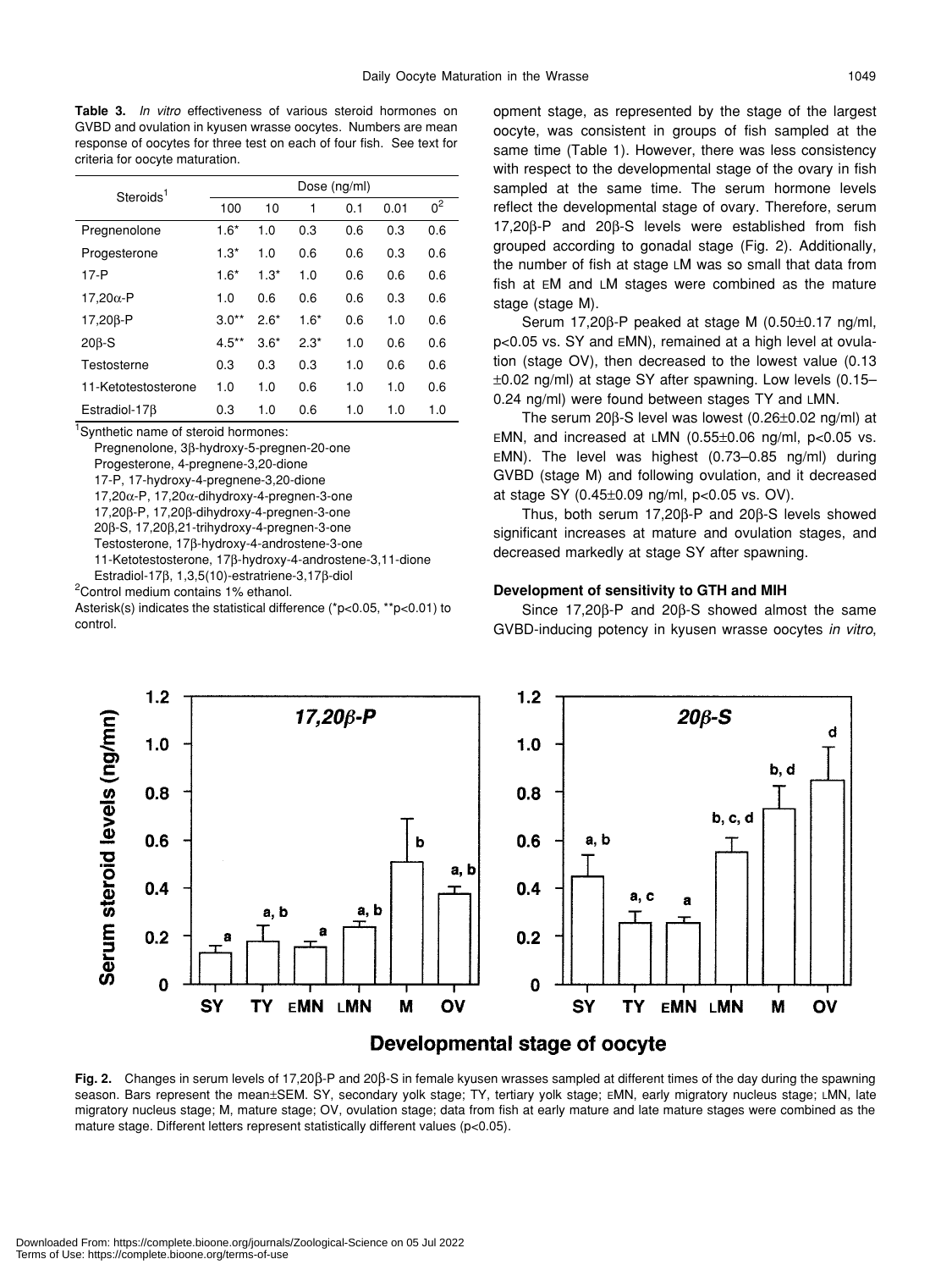| Time (hr) | Individual No.          | HCG (IU/ml)               |     |              |                | $17,20\beta$ -P (ng/ml) |                           |                |                           |      |             |
|-----------|-------------------------|---------------------------|-----|--------------|----------------|-------------------------|---------------------------|----------------|---------------------------|------|-------------|
|           |                         | 100                       | 10  | 1            | 0.1            | $\mathsf 0$             | $10$                      | 1              | 0.1                       | 0.01 | $\mathbf 0$ |
| 0:00      |                         | 3                         | 3   | 3            | 3              | $\sqrt{3}$              | $\ensuremath{\mathsf{3}}$ | 3              | 3                         | 3    | $\mathbf 2$ |
|           | $\overline{\mathbf{c}}$ | $\ensuremath{\mathsf{3}}$ | 3   | 3            | $2.5\,$        | 2.5                     | $\ensuremath{\mathsf{3}}$ | 3              | 3                         | 2.5  | 2.5         |
| 3:00      | 3                       | 3                         | 3   | 3            | 3              | 3                       | $\ensuremath{\mathsf{3}}$ | 3              | 3                         | 3    | 3           |
|           | $\overline{4}$          | 3                         | 3   | 3            | 3              | 3                       | $\ensuremath{\mathsf{3}}$ | 3              | $\ensuremath{\mathsf{3}}$ | 3    | 3           |
| 6:00      | 5                       | $\star$                   |     |              |                |                         |                           |                |                           |      |             |
|           | $\,6$                   |                           |     |              |                |                         |                           |                |                           |      |             |
| 9:00      | 7                       |                           |     |              |                |                         |                           |                |                           |      |             |
|           | 8                       |                           |     |              |                |                         |                           |                |                           |      |             |
| 12:00     | 9                       |                           |     |              |                |                         |                           |                |                           |      |             |
|           | $10$                    | $\mathbf{2}$              | 1   |              |                |                         |                           |                |                           |      |             |
| 15:00     | 11                      | $\mathbf{2}$              | 1   |              |                |                         |                           |                |                           |      |             |
|           | 12                      | 3                         | 2.5 | 1            |                |                         | $\mathbf{2}$              |                |                           |      |             |
| 18:00     | 13                      | 3                         | 3   | $\mathbf{2}$ | $\overline{c}$ |                         | $\sqrt{2}$                | $\overline{c}$ | $\overline{c}$            | 1    |             |
|           | 14                      | 3                         | 3   | 2            | 1              |                         | $\ensuremath{\mathsf{3}}$ | 2              |                           |      |             |
| 21:00     | 15                      | 3                         | 3   | 3            | 3              | $\mathbf 2$             | $\ensuremath{\mathsf{3}}$ | 3              | 3                         | 2.5  | 2.5         |
|           | 16                      | 3                         | 3   | 2.5          | $\overline{c}$ | 2                       | 3                         | 2.5            | 2.5                       | 2.5  | 2           |

**Table 4.** Development of sensitivity to HCG and 17,20β-P in kyusen wrasse oocytes. Numbers are average response of oocytes duplicate test. See text for criteria for oocyte maturation.

\* blank represents no response.

only the 17,20β-P results are presented here. Changes in oocyte sensitivity to HCG and 17,20β-P are shown in Table 4.

Neither HCG nor 17,20β-P induced GVBD and ovulation in fish sampled at 6:00 and 9:00 hr. Two fish sampled at 12:00 (No. 10) and 15:00 hr (No. 11) responded to HCG at high concentrations, but not to 17,20β-P. GVBD and ovulation were induced in three fish sampled at 15:00 (No. 12) and 18:00 hr (No. 13 and 14) by both HCG and 17,20β-P, but no GVBD was seen in the absence of HCG or 17,20β-P. GVBD and ovulation were spontaneous in all fish sampled at 21:00, 0:00, and 3:00 hr without hormonal treatment.

The ovarian oocytes of the kyusen wrasse can be classified into three stages based on their responsiveness to HCG and 17,20β-P. In oocytes sampled at 12:00 and 15:00 hr, FOM was induced by GTH, but not by steroid; vitellogenesis was complete, and these oocytes were at stage TY. In oocytes collected at 18:00 hr, FOM was induced by both GTH and steroid; these oocytes were at an early stage of germinal vesicle migration (EMN). In oocytes collected at 21:00, 0:00, and 3:00 hr, FOM occurred spontaneously without any hormonal treatment; these oocytes were between the late stage of germinal vesicle migration (stage LMN) and a mature stage (EM or LM).

# **DISCUSSION**

The present study demonstrates that oocyte development and MIH production are diurnal in kyusen wrasses, and further clarifies temporal differences in oocyte responsiveness to GTH and MIH. Diurnal changes in two clutches of oocytes, the serum levels of two presumed MIHs, and the sensitivity of the largest oocytes to hormones are summarized in Fig. 3.

FOM and ovulation were completed by 6:00 hr, and the fish spawned between 6:00 and 9:00 hr. Of 10 fish sampled at 3:00 hr, two had ovaries containing stage SY oocytes without mature oocytes (Table 1). There were no POF in these ovaries. It is likely that these fish would fail to mature during this period. As shown in the present study, a single female kyusen wrasse usually spawns daily, although some fish will not spawn for one or several days following various stresses. The progress of POF degeneration in the daily reproductive cycle of kyusen wrasses suggests that newly formed POF disappear within one day. Similar POF resorption has been reported in daily-spawning marine fishes, including red seabream (Matsuyama *et al*., 1988), Japanese whiting (Matsuyama *et al*., 1990), and bambooleaf wrasse (Matsuyama *et al*., 1998a).

Two C19 steroids (testosterone and 11-ketotestosterone) and a C18 steroid (estradiol-17β) failed to induce FOM in kyusen wrasses. In agreement with structure-activity studies in teleosts (Scott and Canario, 1987), only C21 steroids hydroxylated at position 20β group had high potency. Our results show that 17,20β-P and 20β-S are equally potent and highly effective GVBD inducers in kyusen wrasse oocytes *in vitro*. In addition, circulating levels of 17,20β-P and 20β-S increased around the time of GVBD and ovulation. These results suggest that 17,20β-P and 20β-S act as MIHs in the kyusen wrasse.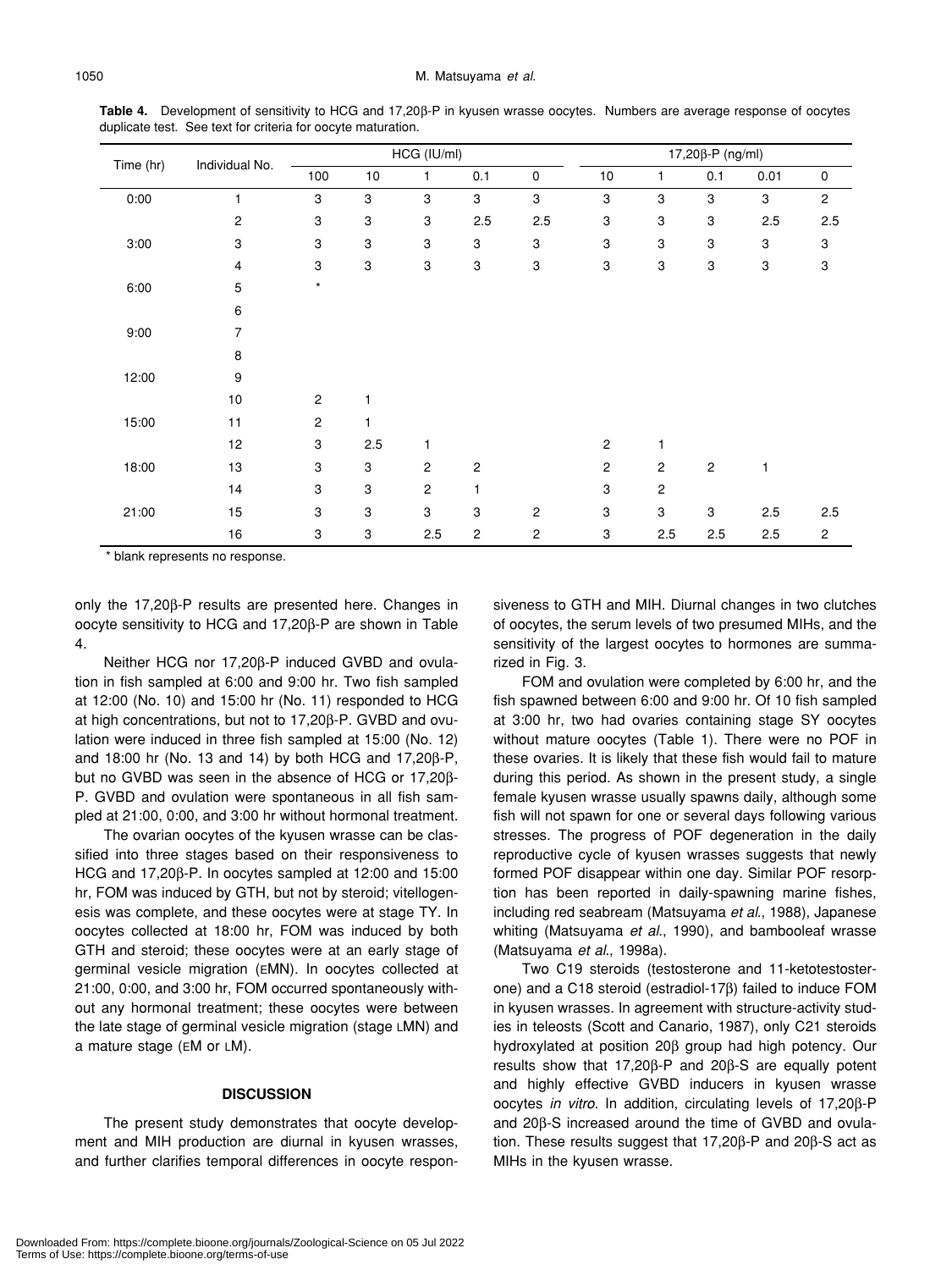

**Fig. 3.** Diagrammatic representation of the diurnal rhythm of oocyte development, sensitivity of the first clutch of oocytes to gonadotropin (GTH) and maturation-inducing hormone (17,20β-P), and serum levels of 17,20β-P and 20β-S, (presumed MIH of the kyusen wrasse). See Table 2 for an explanation of oocyte stage. GV, germinal vesicle; GVBD, germinal vesicle breakdown; GVM, germinal vesicle migration; POF, postovulatory follicle.

In the striped bass (King *et al*., 1994a, 1994b), the bambooleaf wrasse (Ohta and Matsuyama 2002) and the red seabream (Ohta *et al*., 2002), both 17,20β-P and 20β-S are synthesized in the ovarian follicles during FOM, and show equally high GVBD potency *in vitro*, with increased serum levels around FOM. By examining the binding affinities of various steroids produced, 20β-S was identified as the MIH in the striped bass. A single class of 20β-S binding sites on membranes from striped bass ovaries undergoing FOM was detected, whereas 17,20β-P showed low, nonsaturable binding to ovarian membranes, and was approximately 250 times less effective than 20β-S at displacing 20β-S from ovarian membranes (King *et al.*, 1997). Although the results of ligand specificity experiments in the striped bass contradicted the potency of 17,20β-P found in the *in vitro* GVBD assay, it was suggested that the pool of 17,20β-P is utilized as a substrate to produce bioactive 20β-S (King *et al.*, 1997). However, for the bambooleaf wrasse and the red seabream, the oocyte MIH receptor has not yet been characterized, although incubation of ovarian follicles with radiolabeled precursors clearly showed that 17,20β-P is not utilized as a substrate pool for 20β-S. These results indicate that the bambooleaf wrasse and red seabream possess not one, but two MIHs, the 20β-hydroxylated progestins 17,20β-P and 20β-S. Although our preliminary experiments on steroidogenesis using radiolabeled precursors showed that the MIH of the kyusen wrasse is analogous to that of the bambooleaf wrasse and red seabream (unpublished), further studies are necessary to determine the true MIH of the kyusen wrasse.

Recent studies suggest that 17,20β-P and 20β-S induce not only oocyte maturation but also ovulation (Theofan and Goetz, 1981; Pinter and Thomas, 1999). Interestingly, the induction of ovulation is under genomic control, probably via the nuclear progestin receptor (Theofan and Goetz, 1981; Pinter and Thomas, 1995, 1999), while the induction of maturation is non-genomic, via the oocyte plasma membrane receptor. The binding affinity of the nuclear progestin receptor in spotted seatrout ovaries differs from that of the membrane progestin receptor (Pinter and Thomas, 1999). Of the various steroids, 17,20β-P had a higher affinity for nuclear receptors and the ability to induce ovulation, whereas 20β-S had a much higher affinity for membrane receptors and the ability to induce maturation. These results indicate that the progestins produced during FOM induce maturation and ovulation by different mechanisms via the membrane and nuclear receptors, respectively. In spotted seatrout, however, 20β-S has been suggested to induce both maturation and ovulation, because 17,20β-P is not produced in the ovaries (Thomas and Trant, 1989). By contrast, 17,20β-P and 20β-S are synthesized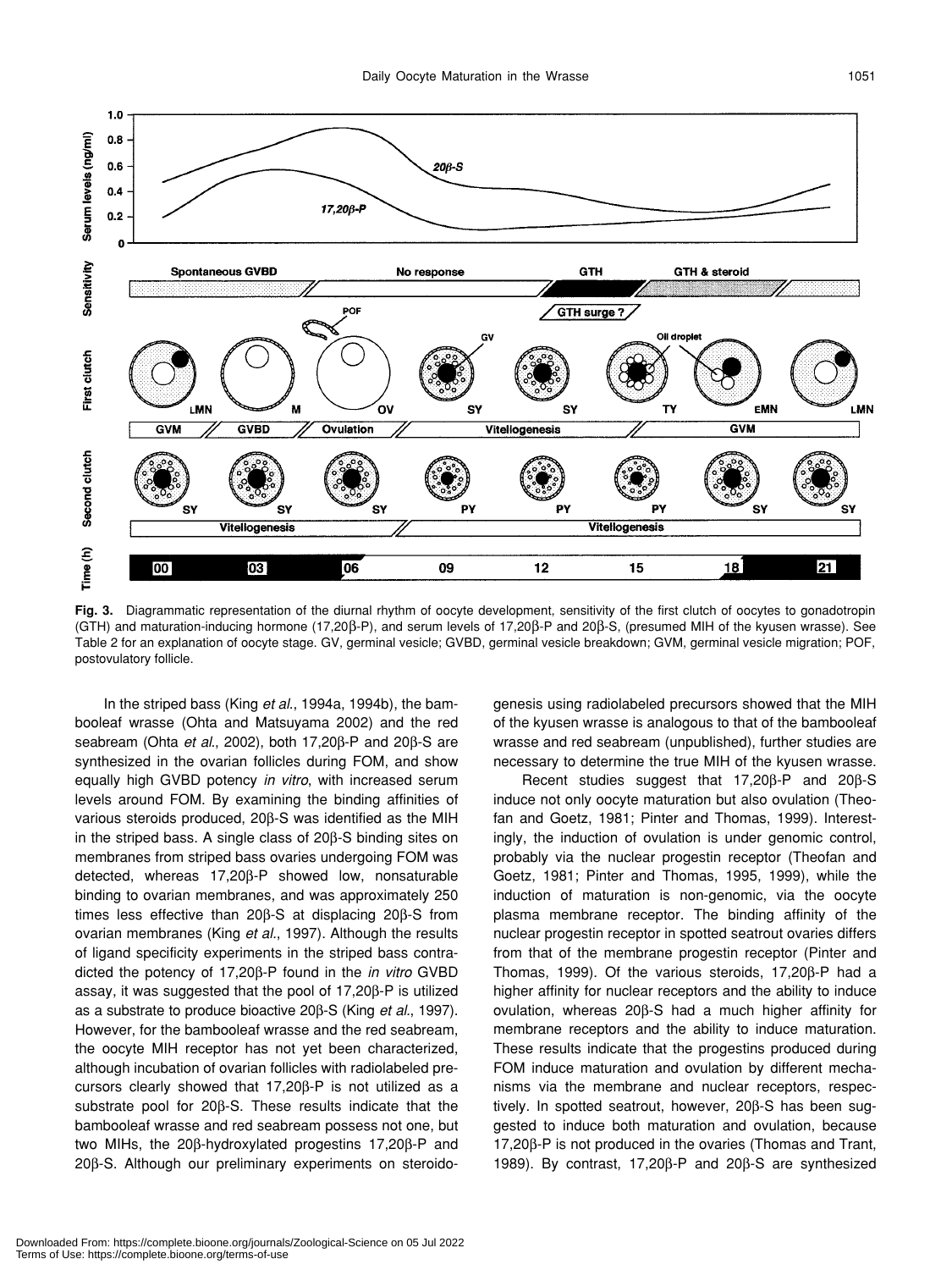simultaneously in the ovarian follicles of the kyusen wrasse. In this species, therefore, both 17,20β-P and 20β-S may play roles not only in maturation but also in ovulation. Although the serum levels of 17,20β-P and 20β-S throughout the day showed similar patterns, circulating levels of 17,20β-P peaked at the mature (=GVBD) stage, while 20β-S peaked at the ovulation stage. This slight difference in the serum levels of the two progestins may reflect their respective physiological roles. In order to identify the precise roles of both 17,20β-P and 20β-S in oocyte maturation and ovulation, it is necessary to investigate the ability of these progestins to induce GVBD and ovulation and the characteristics of membrane and nuclear progestin receptors.

The sensitivity of kyusen wrasse oocytes to GTH and 17,20β-P changed depending on the time of day, indicating that there is a daily cycle of hormone sensitivity. Oocytes collected at 12:00 and 15:00 hr underwent GVBD and ovulation after HCG treatment, but not after 17,20β-P treatment. Recent *in vivo* and *in vitro* studies suggest that the GTHdependant increase in MIH receptor activity is responsible for the enhanced oocyte sensitivity to MIH that defines the acquisition of maturational competence (reviewed by Patino *et al*., 2001). Therefore, the results obtained with the oocytes collected at 12:00 and 15:00 hr suggest that follicles have already acquired GTH receptors, and that GTH stimulates production of MIH in the follicles, while inducing MIH receptor activity in the oocytes. In oocytes collected at 15:00 and 18:00 hr, both HCG and 17,20β-P induced FOM. This suggests that these oocytes had already acquired receptors for both GTH and MIH. In oocytes collected at 21:00, 0:00, and 3:00 hr, FOM was spontaneous, indicating that the oocytes had already been exposed to a surge of endogenous GTH and MIH. These results suggest that a GTH surge occurs between 12:00 and 15:00 hr, about 18 hr prior to spawning, since kyusen wrasse oocytes began to acquire MIH sensitivity during this period (Fig. 3). This daily pre-maturational GTH surge probably controls the diurnal maturation cycles of kyusen wrasse oocytes.

The results presented here indicate a marked increase in the production of MIH(s), coincident with FOM. Therefore, the activity of 20β-hydroxysteroid dehydrogenase (20β-HSD), which converts 17-P and 11-deoxycortisol to 17,20β-P and 20β-S, respectively, is likely to be high during this period. It has been reported that follicular 20β-HSD activity is stimulated by GTH via the gonadotropin receptor-adenylate cyclase-cAMP-dependent step (Nagahama and Yamashita, 1989). As described above, an endogenous GTH surge is estimated to occur in the kyusen wrasse between 12:00 and 15:00 hr, exactly when the most advanced oocytes completed vitellogenesis. Thus, it is likely that this GTH surge is responsible for the increase in 17,20β-P and 20β-S production via 20β-HSD activation in kyusen wrasse ovarian follicles.

Ovarian development and recrudescence in teleosts are regulated by GTH through the production of ovarian steroid hormones. In vertebrates, including teleosts, GTH release is primarily under the stimulatory control of gonadotropin-releasing hormone that is synthesized and secreted by the hypothalamus (Chang and Jobin, 1994). The daily ovarian development cycle in the kyusen wrasse is useful experimentally because physiologically different brain, pituitary and oocytes can be obtained on the same day as demand dictates. The kyusen wrasse is therefore a good model for future studies of the endocrine control of oogenesis.

# **ACKNOWLEDGMENTS**

We would like to thank the students of the Laboratory of Fish Culture at Mie University, for their technical assistance with sampling and with the experiments.

# **REFERENCES**

- Chang JP, Jobin RM (1994) Regulation of gonadotropin release in vertebrates: a comparison of GnRH mechanism of action. In "Perspectives in Comparative Endocrinology" Ed by KG Davey, RE Peter, SS Tobe, National Research Council of Canada, Ottawa, pp 41–51
- Fukada S, Sakai N, Adachi S, Nagahama Y (1994) Steroidogenesis in the ovarian follicle of medaka (*Oryzias latipes*, a daily spawner) during oocyte maturation. Develop Growth Differ 36: 81–88
- Haider S, Rao NV (1992) Oocyte maturation in *Clarias batrachus*. III. Purification and characterization of maturation-inducing steroid. Fish Physiol Biochem 9: 505–512
- Kagawa H, Tanaka H, Okuzawa K, Hirose K (1994) Development of maturational competence of oocytes of red seabream, *Pagrus major*, after human chorionic gonadotropin treatment *in vitro* requires RNA and protein synthesis. Gen Comp Endocrinol 94: 199–260
- Kashiwagi M, Onozato S, Ogawa S, Kitagawa H, Kariya T, Hamada M, Matsuyama M, Iwai T (1992) Spawning of wrasse, *HalichoereS poecilopterus* in a recirculating syatem tank. Suisanzoshoku 40: 297–301
- Kimura S, KiriyamaY (1992) Natural spawning of the labrid fish, *Halichoeres poecilopterus* in a tank. Suisanzoshoku 40: 81–85
- King VW, Thomas P, Harrell RM, Hodson RG, Sullivan CV (1994a) Plasma levels of gonadal steroids during final oocyte maturation of striped bass *Marone saxatilis* L. Gen Comp Endocrinol 95: 178–191
- King VW, Thomas P, Sullivan CV (1994b) Hormonal regulation of final maturation of striped bass oocytes *in vitro*. Gen Comp Endocrinol 96: 223–233
- King VW, Ghosh S, Thomas P, Sullivan CV (1997) A receptor for the oocyte maturation-inducing hormone 17α,20β,21-trihydroxy-4-pregnen-3-one on ovarian membranes of striped bass. Biol Reprod 56: 266–271
- Mabuchi K, Nakabo T (1997) Revision of the genus *Pseudolabrus* (Labridae) from the East Asian waters. Ichthyol Res 44: 321– 334
- Mabuchi K, Kobayashi T, Nakabo T (2000) Genetic differences between two *Pseudolabrus* species (Osteichthyes: Labridae) from the southern coasts of Japan. Species Diversity 5: 163– 172
- Matauura S, Furuichi M, Maruyama K, Matsuyama M (1988) daily spawning and quality of eggs in one female red seabream *Pagrus major*. Suisanzoshoku 36: 33–39
- Matsuyama M, Adachi S, Nagahama Y, Matsuura S (1988) Diurnal rhythm of oocyte development and plasma steroid hormone